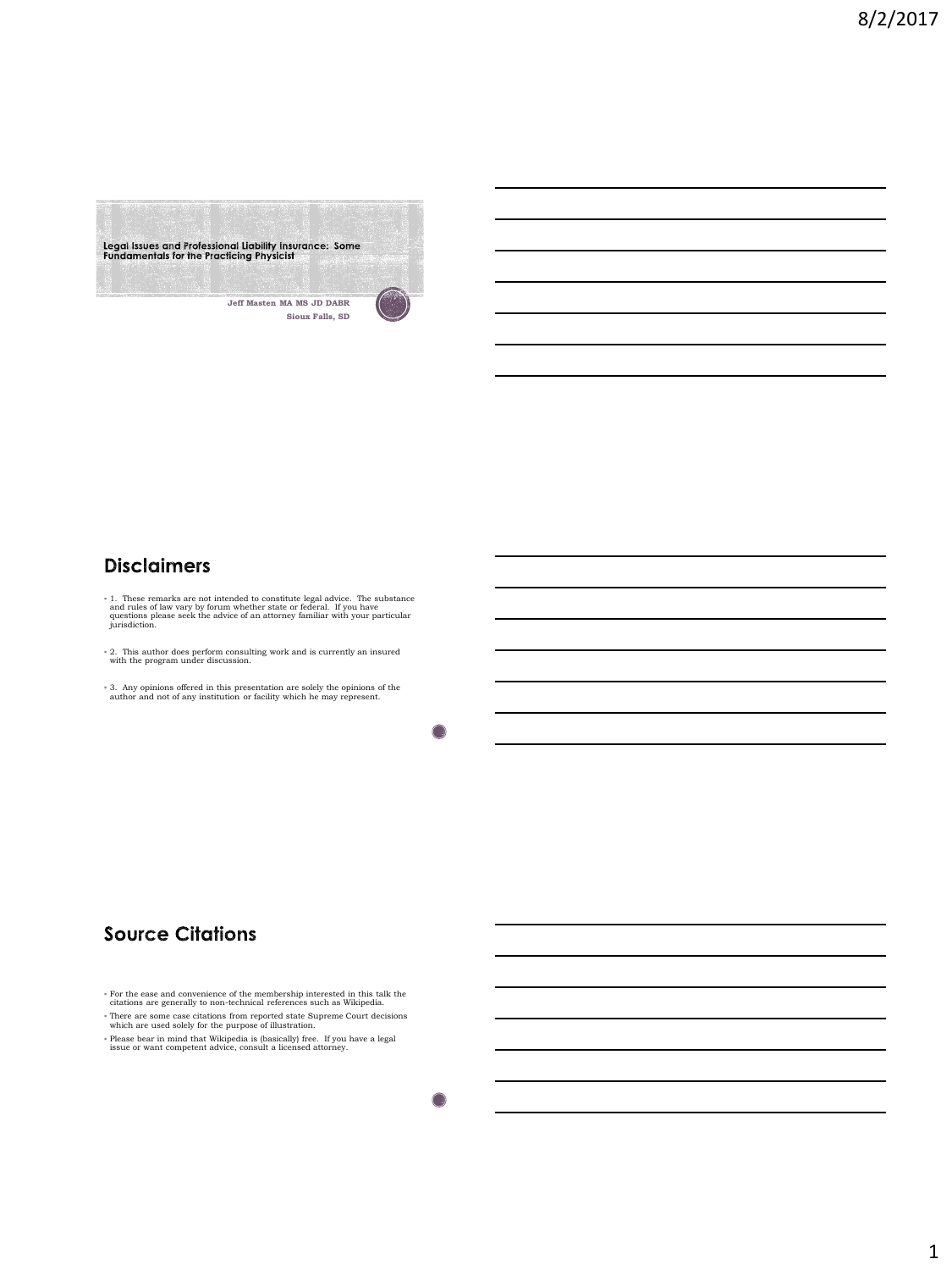# Why Me??

### Who Are The Parties To A Lawsuit?

Who gets named as a Defendant in a lawsuit, and why, are two of the great mysteries of litigation to the general public.

The individuals and business entities who must be named and served with process are governed by some variation of the Federal Rules of Civil Procedure. In particular, FRCP Rule 17, 18 and 19.

### An Example:

Alyce Murphy and Bill Murphy, Plaintiffs

vs.

<sup>\*</sup> Dr. Frederick Wood, III; Dr. S. J. Kassis, and Joe Dokes<br>I Through V., the Cassia Memorial Tumor Board, John Does I Through XXX, the Cassia Memorial Hospital and Medical Center, Intermountain Health Care Services,<br>Inc.,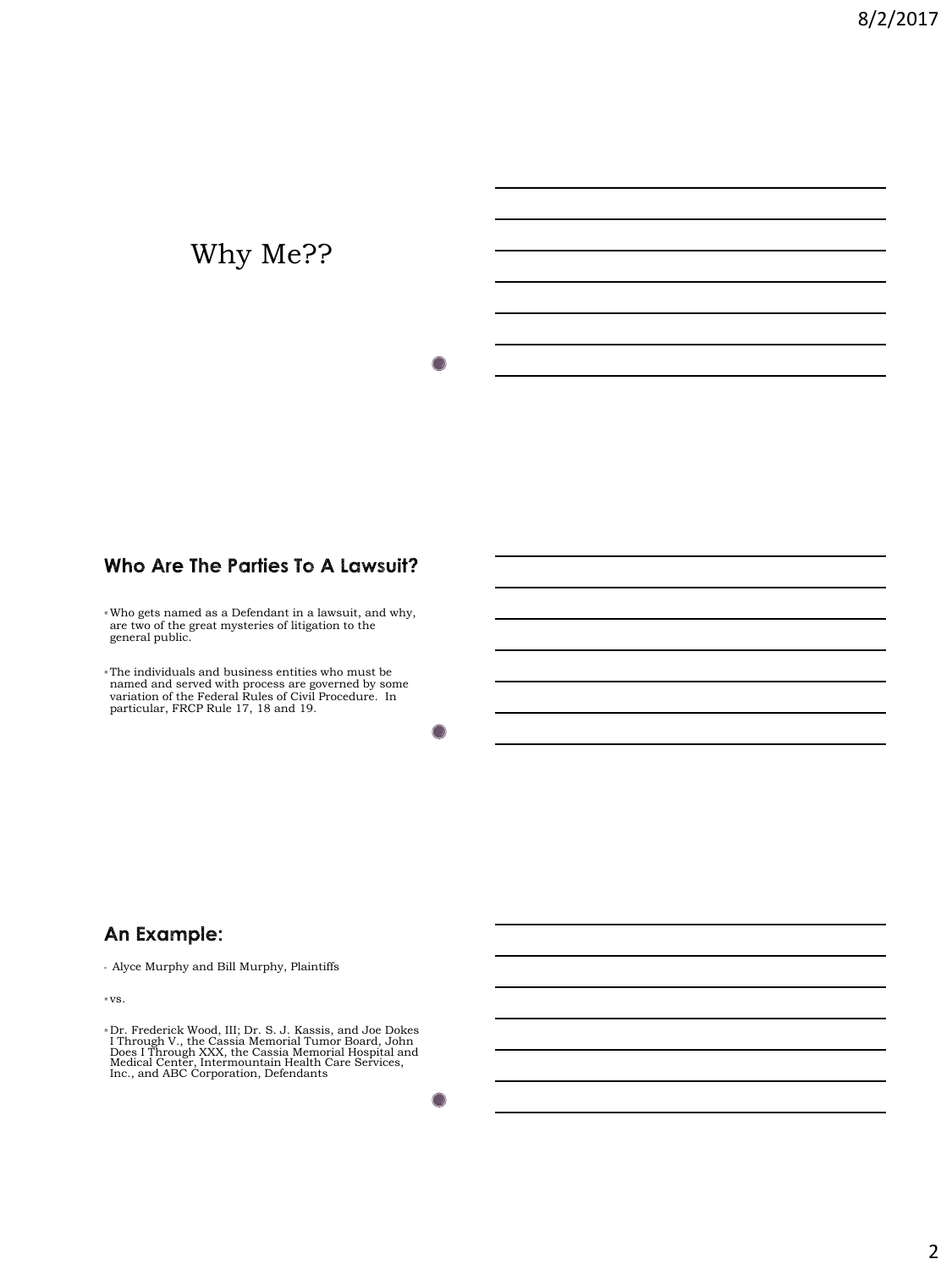# **What's Going On?**

1. Obviously the plaintiffs' lawyer is taking a "shotgun" approach to naming Defendants, right? The question you should ask is why? Does the lawyer have personality issues, or is there a legal basis for doing this.

2. What is the purpose of Joe Dokes I through V?

3. What is the purpose of John Does I through XXX?

**FRCP Rule 17** 

**Source:**

**Rule [17](https://www.federalrulesofcivilprocedure.org/rule_17)** states that all actions must be prosecuted in the name of the real party in interest, that is, the plaintiff must be person or entity whose rights are at issue in the case.

**wikipedia.org/wiki/Federal\_Rules\_of\_Civil\_Procedure#Title\_IV\_.E2.80.93\_Parties**

∩

#### Why Is That Important?

Pediatric cases – we will return to this category when we look at Statutes of Limitations and Tolling

Subrogation

Indemnity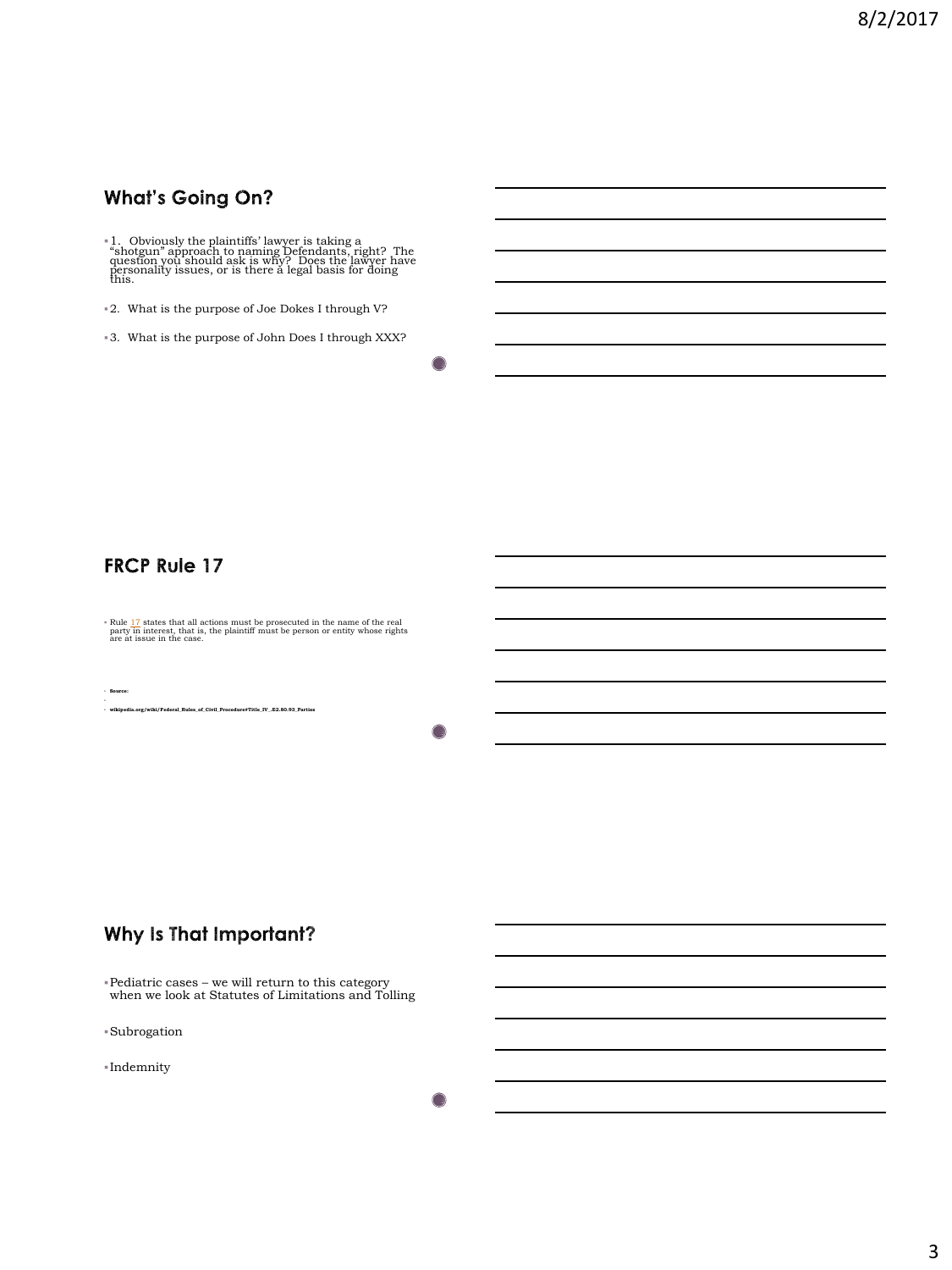#### **FRCP Rule 18**

 $\mathbbm{P}$ lule  $18$ –Joinder of Claims and Remedies – states that a plaintiff who may plead in a single civil action as many claims as the plaintiff has against a defendant, even if the claims are not related, and may reque

 **Source: wikipedia.org/wiki/Federal\_Rules\_of\_Civil\_Procedure#Title\_IV\_.E2.80.93\_Parties**

#### **FRCP Rule 19**

FRILe  $19$  – Compulsory [Joinder](https://en.wikipedia.org/wiki/Joinder) of Partics – if a person who is not a party to the suit is "necessary" to just adjudication of the action, a any party that person shall be made a party, served with suit, and required to p

**wikipedia.org/wiki/Federal\_Rules\_of\_Civil\_Procedure#Title\_IV\_.E2.80.93\_Parties**

**Source:**

#### ◠

#### **Indispensable Party**

- 1. The answer to the questions posed earlier is that the plaintiffs' attorney is trying to avoid having the case dismissed because he or she forgot to name an indispensable party.
- 2. A follow-up question to ask would be how does a member of the treatment team become "unavailable" because of a lack of jurisdiction?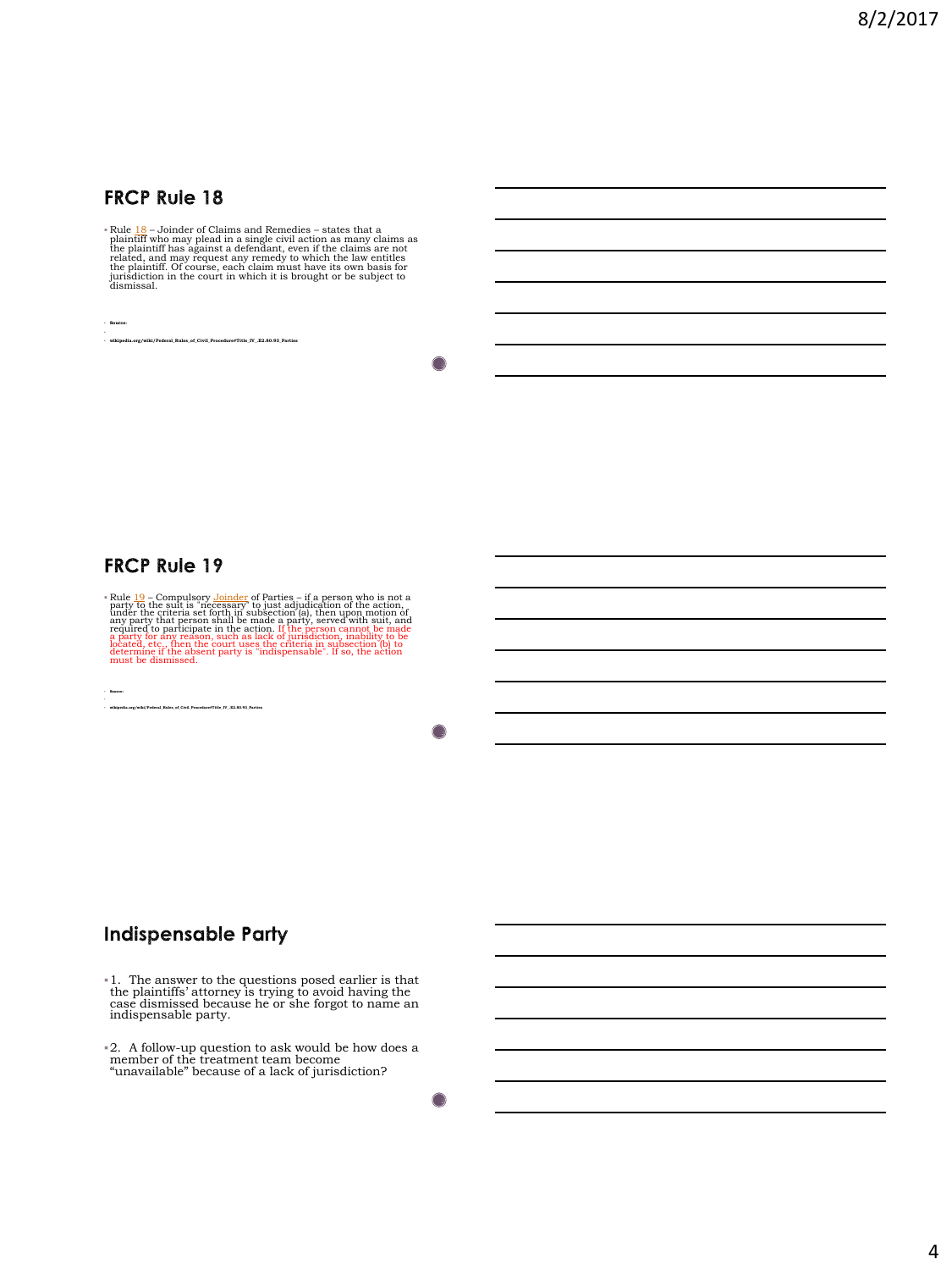# **Statutes of Limitation**

- The purpose and effect of statutes of limitations are to protect defendants.
- 1. A plaintiff with a valid cause of action should pursue it with reasonable diligence.
- 2. By the time a stale claim is litigated, a defendant might have lost evidence necessary to disprove the claim.
- 3. Litigation of a long-dormant claim may result in more cruelty than justice.

**Source:**

**https://en.wikipedia.org/wiki/Statute\_of\_limitations**

### **Tolling the Statute of Limitations**

- Pediatric cases whose cause of action is it? Mom/Dad or the child's? Comes back to Rule 17 who is the plaintiff and what can be claimed for damage.
- E Fraudulent Concealment
- Discovery and the Reasonable Man Standard
- ı
- **Source:**
- **https://en.wikipedia.org/wiki/Statute\_of\_limitations**

◠

#### Why Is That Important?

Example: Suppose the patient was a 5 year old male and some error was made by some team member which resulted in a severe injury to the child. Suppose further that the statute of limitations in the state for professional medical related injuries is 2 years.

Question: When does the statute of limitations run out and bar any litigation for that injury -- 2 years from the date of the accident, or longer?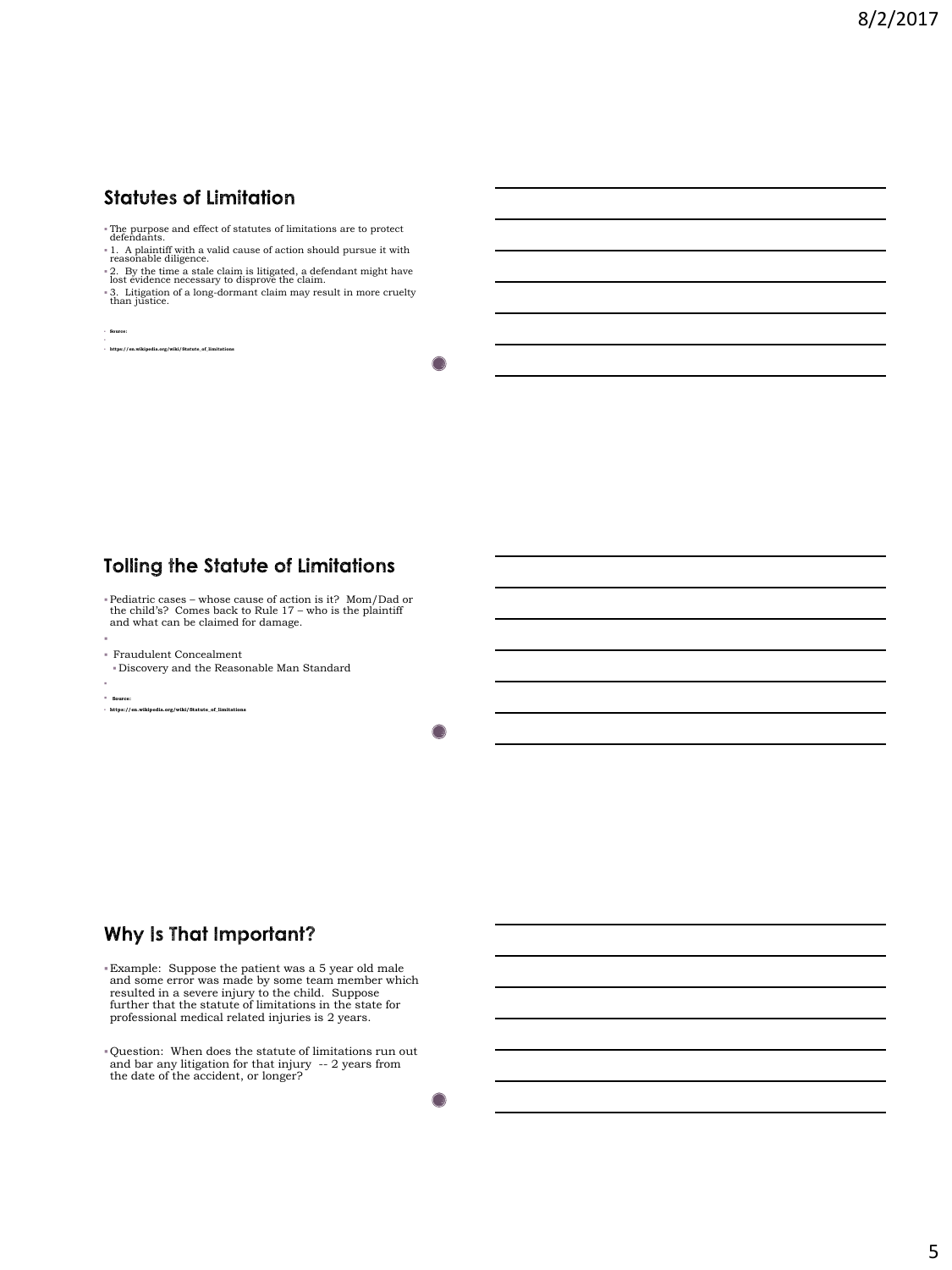# **Respondeat Superior**

**- Respondent superior [\(Latin](https://en.wikipedia.org/wiki/Latin):** "let the master answer";<br>plural: respondent superiores) is a doctrine that a party is<br>responsible for (has [vicarious liability](https://en.wikipedia.org/wiki/Vicarious_liability) for) acts of their<br>agents, likewell of the United States, ther jurisdictions.

**Source: https://en.wikipedia.org/wiki/Respondeat\_superior**

#### **Professional Situations**

- 1. Employer Employee
- 2. Independent Contractor (Locums or Consultant)

 $\blacksquare$  <br> It's the SCOPE of practice that counts.

Outside the scope of the agency granted or employment agreement assigned responsibilities the master coverage is not available.

#### **Some Factors Determining** Coverage

- Was the act committed within the time and space limits of the agency?
- Was the offense incidental to, or of the same general nature as, the responsibilities the agent is authorized to perform?
- Was the agent motivated to any degree to benefit the principal by committing the act?

**Source: https://en.wikipedia.org/wiki/Respondeat\_superior**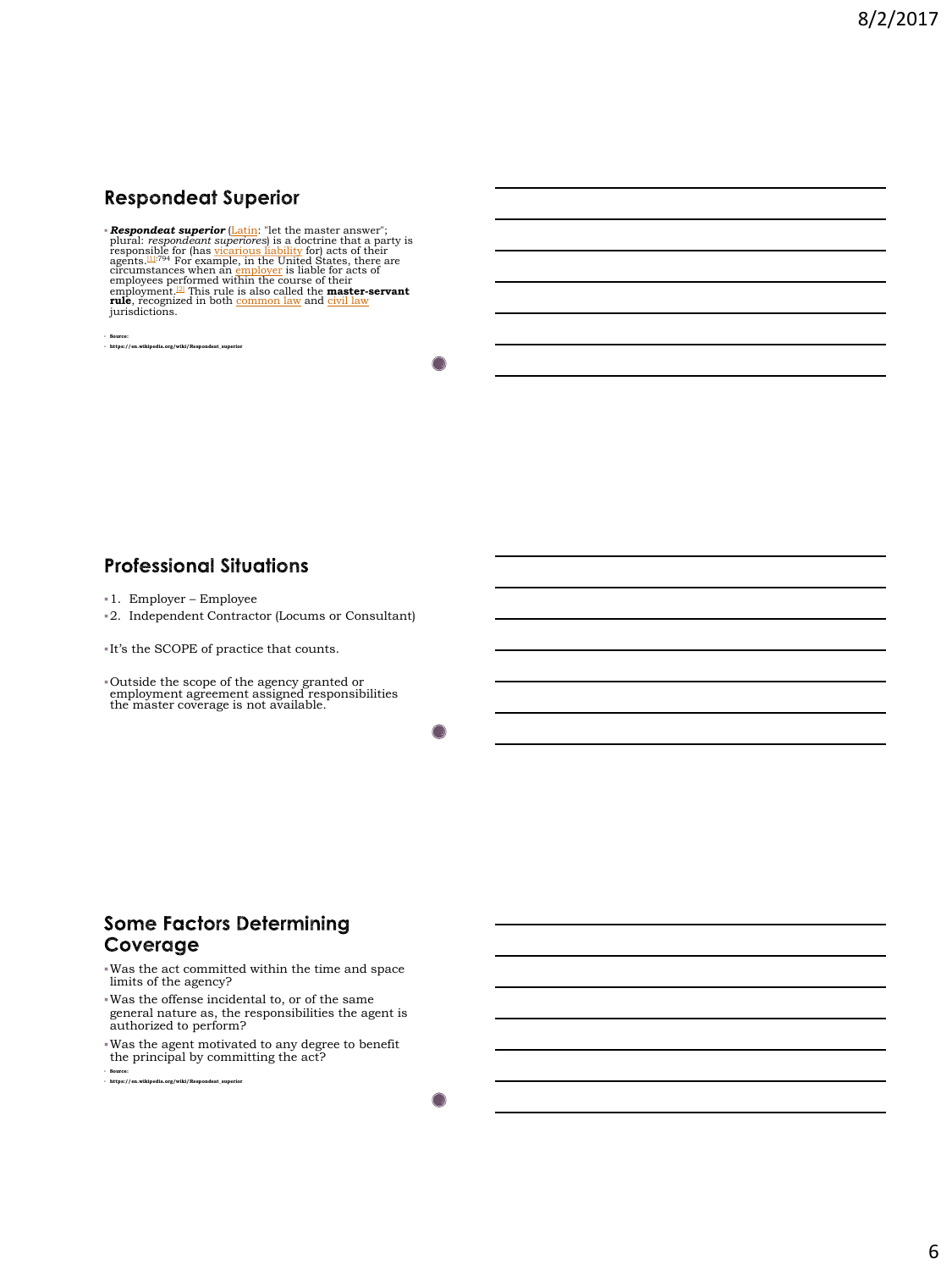#### A Few More Reasons to Have An **Attorney**

 1. Cross Claims – one of the named defendants could file a cross-claim against you. Or maybe there's a basis for you to cross claim against one or more of your co-defendants.

2. Counterclaims – is there some reason that the plaintiff(s) may have been at fault, or is there a joinder issue which needs to be addressed?

- 3. Third party practice is there a vendor, or some other entity not already named which needs to be part of the case?
- 4. What do you do if one of the parties "tenders the defense" to you?

# A Few More Reasons.......

- 5. How do you respond if YOUR insurance carrier denies coverage because your act was outside the scope of your employment/contract?
- 6. How do you respond if YOUR employer alleges your act was outside the scope of your employment or contract?
- 7. How do you respond if YOUR insurance carrier denies coverage because you failed to give notice within the contract time allotted of the possible existence of a claim?
- 8. How do you respond to the Plaintiff(S) if the claim is in excess of the policy maximum in your insurance contract?
- 9. How do you respond to YOUR insurance carrier if you have an excess claim situation in other words how do you protect yourself?

#### **Bottom Line**

Personal injury lawsuits are not simply an exercise in determining whose fault it was, who gets to pay and how much.

Even a simple case can get very complex very fast.